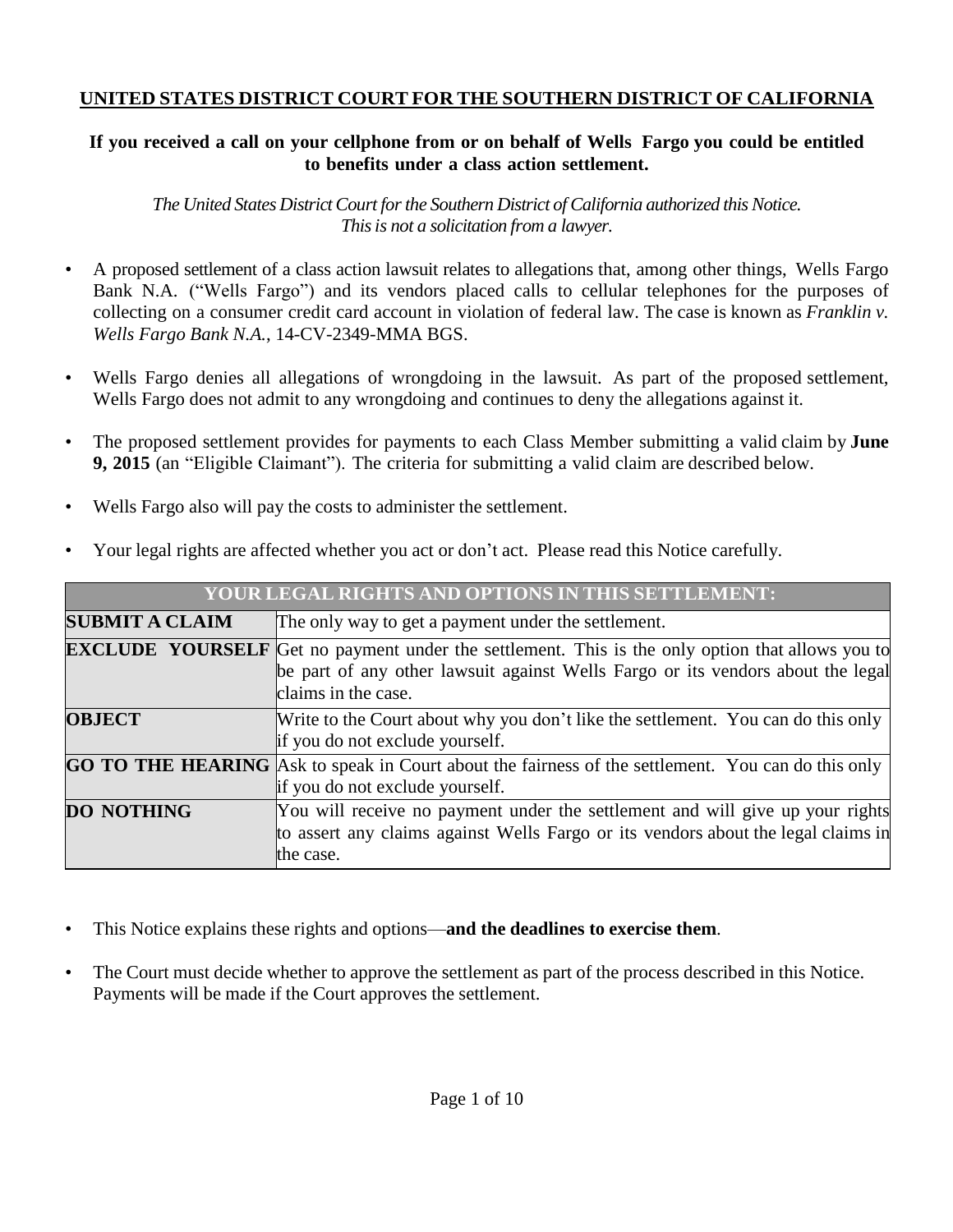# **WHAT THIS NOTICE CONTAINS**

# **Table of Contents**

|                                                                                | Page |  |
|--------------------------------------------------------------------------------|------|--|
| <b>Basic</b> Information                                                       |      |  |
| 1. Why was notice provided?                                                    | 4    |  |
| 2. What is the lawsuit about?                                                  | 4    |  |
| 3. Why is this a class action?                                                 | 4    |  |
| 4. Why is there a settlement?                                                  | 4    |  |
| Who Is in the Settlement                                                       |      |  |
| 5. How do I know if I am part of the settlement?                               | 5    |  |
| 6. Who is not included in the Class?                                           | 5    |  |
| 7. I'm still not sure if I am included.                                        | 5    |  |
| The Settlement Benefits - What You Get                                         |      |  |
| 8. What does the settlement provide?                                           | 5    |  |
| 9. What can I get from the settlement?                                         | 5    |  |
| How You Get a Payment -- Submitting a Claim                                    |      |  |
| 10. How can I get a payment?                                                   | 6    |  |
| 11. When would I get a payment?                                                | 6    |  |
| 12. What am I giving up if I remain in the Class?                              | 6    |  |
| Excluding Yourself from the Settlement                                         |      |  |
| 13. How do I exclude myself from the settlement?                               | 7    |  |
| 14. What is the effect if I exclude myself from this settlement?               | 7    |  |
| 15. If I don't exclude myself, can I sue Wells Fargo for the same thing later? | 7    |  |
| 16. If I exclude myself, can I get a payment?                                  | 7    |  |
| The Lawyers Representing You                                                   |      |  |
| 17. Do I have a lawyer in the case?                                            | 8    |  |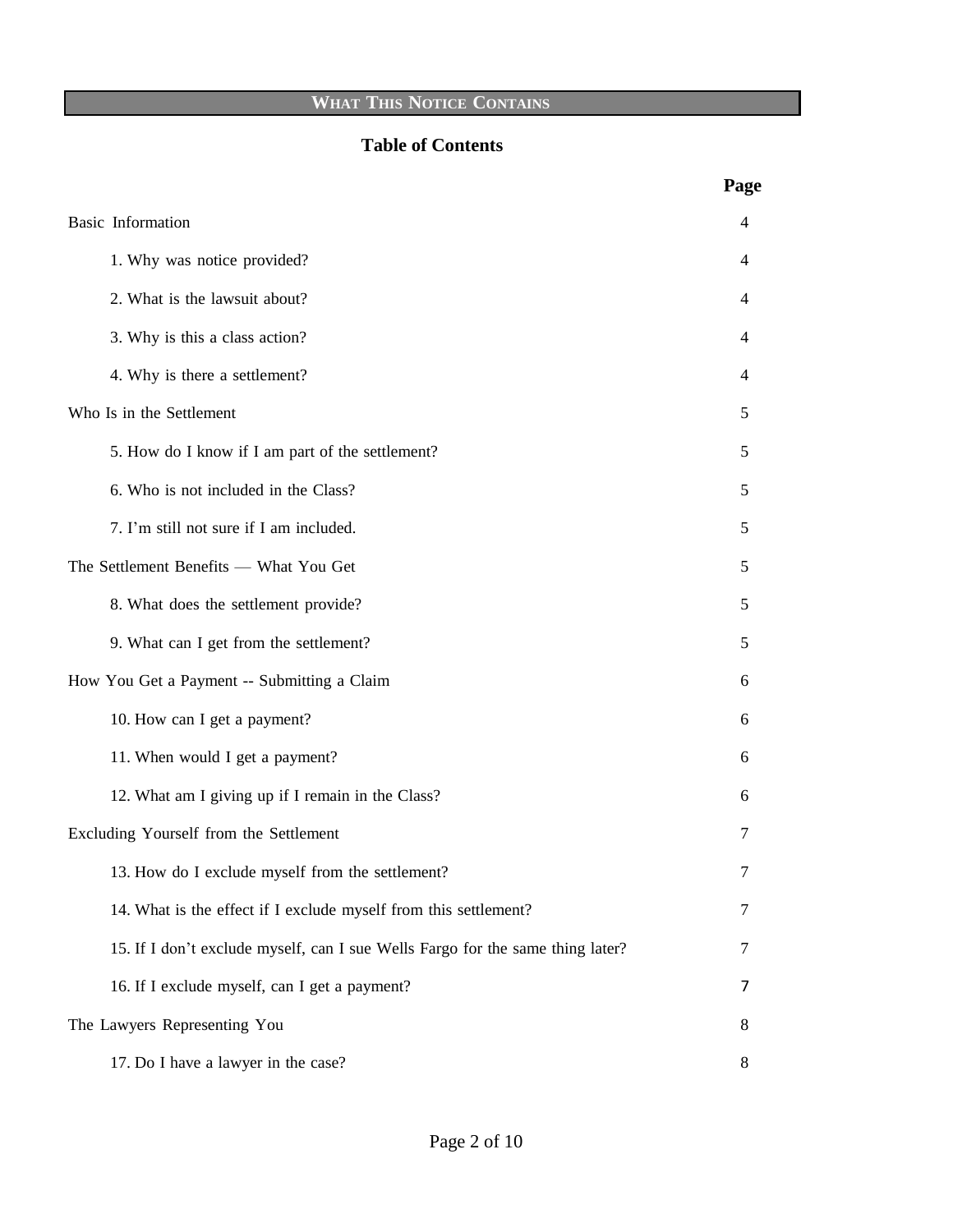|                              | 18. How will the lawyers and the costs of the lawsuit be paid?              | 8  |  |
|------------------------------|-----------------------------------------------------------------------------|----|--|
|                              | Objecting to the Settlement                                                 |    |  |
|                              | 19. How do I tell the Court if I don't like the settlement?                 | 8  |  |
|                              | 20. What's the difference between objecting and excluding?                  | 9  |  |
| The Court's Fairness Hearing |                                                                             |    |  |
|                              | 21. When and where will the Court decide whether to approve the settlement? | 9  |  |
|                              | 22. Do I have to come to the hearing?                                       | 9  |  |
|                              | 23. May I speak at the hearing?                                             | 9  |  |
| If You Do Nothing            |                                                                             |    |  |
|                              | 24. What happens if I do nothing at all?                                    | 9  |  |
|                              | Getting More Information                                                    |    |  |
|                              | 25. Are there more details about the settlement?                            | 10 |  |
|                              | 26. How do I get more information?                                          | 10 |  |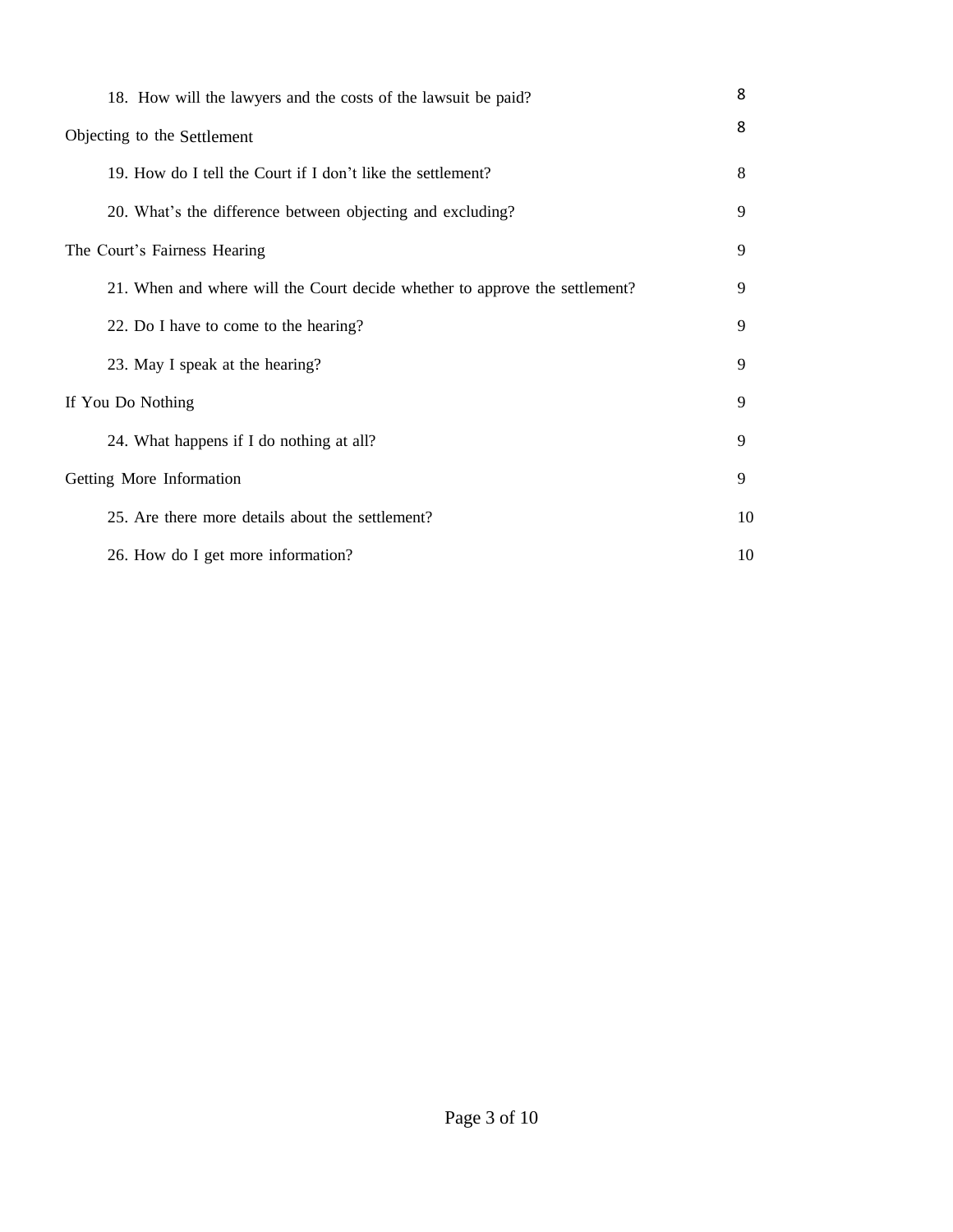# **BASIC INFORMATION**

## **1. Why was notice provided?**

Notice was provided to the Settlement Class Members in four ways: (1) direct mail notice; (2) publication notices; (3) a settlement website; and, (4) a toll free telephone line. All forms of notice referred the Settlement Class Members to an informational web site that included this more detailed Notice.

The Court ordered that a Notice be made available to Class Members because they have a right to know about a proposed settlement of the class action against Wells Fargo and about their options before the Court decides whether to approve the settlement. If the Court approves the settlement, a Settlement Administrator will authorize the payments and other relief that the settlement allows.

The Notices explain the lawsuit, the settlement, Class Members' legal rights, what benefits are available, who is eligible for them, and how to get them. Please read this Notice carefully.

The United States District Court for the Southern District of California has jurisdiction over this proposed settlement. The person who sued is called the Plaintiff, and the company they sued (Wells Fargo Bank N.A.– ("Wells Fargo")) is called the Defendant.

## **2. What is the lawsuit about?**

Wells Fargo provides personal and business banking options to customers across the country.

Plaintiff filed a proposed class action lawsuit against Wells Fargo under the caption *Franklin, Individually and on behalf of all others similarly situated v. Wells Fargo Bank N.A.,* 14-cv- 2349-MMA-BGS (the "Action").

In the Action, Plaintiff claimed, among other things, that Wells Fargo placed calls to cellular telephones in violation of federal law. Wells Fargo denies all allegations of wrongdoing and has asserted many defenses. The settlement is not an admission of wrongdoing.

# **3. Why is this a class action?**

In a class action, one or more people, called Class Representative(s), sue on behalf of people who have similar claims. In this case, the Class Representative is the Plaintiff Lillian Franklin. One court resolves the issues for all Class Members, except those who exclude themselves from the Class. United States District Court Judge Michael M. Anello has jurisdiction over the case to whom the parties have submitted this settlement for approval.

## **4. Why is there a settlement?**

The Court did not decide in favor of Plaintiff or Wells Fargo. Instead, both sides agreed to a settlement. That way, they avoid the cost of a trial, and settlement benefits go to the Class Members. The Class Representative and her attorneys think the settlement is best for the Class Members.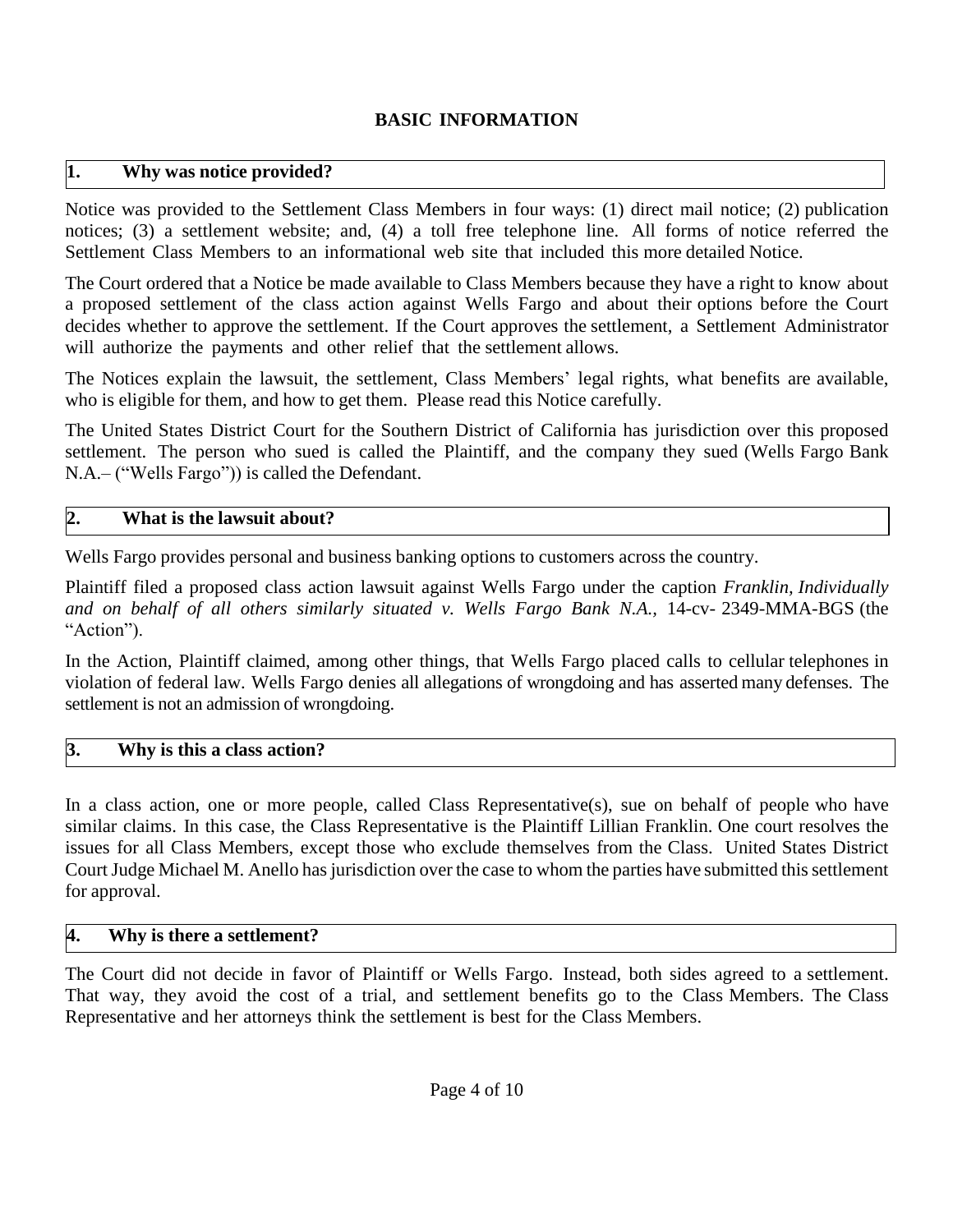# **WHO IS IN THE SETTLEMENT**

To see if you may qualify for a *pro rata* portion of the payment, you first have to determine whether you are a Class Member.

# **5. How do I know if I am part of the settlement?**

Judge Anello has preliminarily decided that everyone who fits this description is a Class Member: All cell phone users or subscribers to wireless or cellular service within the United States who used or subscribed to phone numbers to which Wells Fargo placed any calls from November 1, 2009 to September 17, 2014 using any automated dialing technology or artificial or prerecorded voice technology in an effort to collect on a consumer credit card account. You are a Class Member if you received any of these calls even if you were not a Wells Fargo customer.

# **6. Who is not included in the Class?**

The Class does *not* include Wells Fargo, any entity that has a controlling interest in Wells Fargo, and Wells Fargo's current or former directors, officers, counsel, and their immediate families. The Class also does not include any persons who validly request exclusion from the Class.

# **7. I'm still not sure if I am included.**

If you are still not sure whether you are included, you can visit the settlement website, [www.FranklinWellsfargoTCPA.com,](http://www.franklinwellsfargotcpa.com,/) for more information, you can file a claim as described on page 6, Question 10, or you can fill out and return the claim form described in that section. You can also click on "Claim Form" and review it to help determine whether you qualify.

# **THE SETTLEMENT BENEFITS — WHAT YOU GET**

## **8. What does the settlement provide?**

Wells Fargo has agreed to pay the sum of \$13,859,103.80 (the "Settlement Fund") to settle the lawsuit. All Class Members that meet the claims requirements set forth below ("Eligible Claimants") will receive an equal pro rata share of the Settlement Fund after Settlement Costs are deducted from the Settlement Fund. Settlement Costs include the costs of notice and claims administration, attorneys' fees and costs and payment of an Incentive Award to the named class representative, as detailed herein.

Each Eligible Claimant that submits a valid claim by **June 9, 2015**, will receive a pro rata payment from the Settlement Fund that meet the requirements for payment under the conditions described in Question 10 below.

## **9. What can I get from the settlement?**

Class members who submit a valid claim will receive a payment from the Settlement Fund.

Payments would be made as follows: Eligible Claimants who are current or former Wells Fargo customers or persons called by Wells Fargo on their cellphones would have the right to payment of pro rata share of the Settlement Fund after attorneys' fees; litigation costs; and, notice costs are deducted. Class Members who do not meet the criteria above would not be entitled to submit a claim for payment.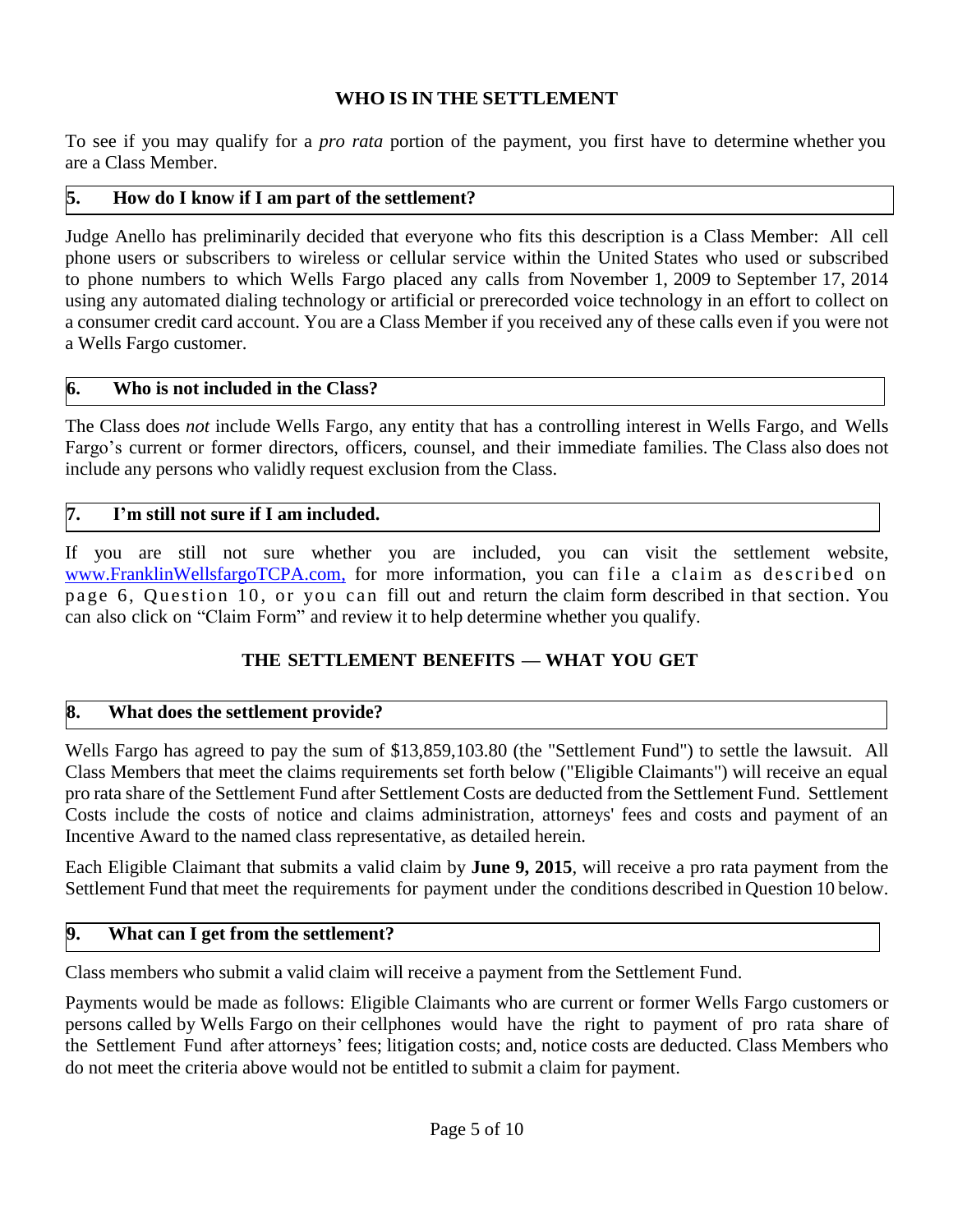## **HOW YOU GET A PAYMENT – SUBMITTING A CLAIM**

#### **10. How can I get a payment?**

To qualify for a payment you must timely submit a claim. To do so, you need only (a) submit a claim by calling the toll-free number (1-800-380-6403); (b) submit a claim online at the Settlement website; or (c) submit the completed Claim Form downloaded from the Settlement Website to the Claims Administrator, by mail or otherwise. The claims process shall require only that the Settlement Class member provide his or her name, a Claim Identification number assigned to each postcard notice, if available, and, if the notice address is incorrect, a current address to which the cash payment may be sent. If the claimant's name matches the name on the Notice Database or Class List generated from Wells Fargo's records, that claim will be approved, subject to the limitation that only one claim will be paid to each Settlement Class Member. However, some unascertainable number of Class Members are subscribers to phones used by Wells Fargo customers or otherwise received calls intended for Wells Fargo's customers but are not identified within Wells Fargo's records and, hence, will not be within the Notice Database and Class List, and therefore likely learned of the Settlement by publication and / or internet notice. If a claimant cannot be identified as a Class Member by their Claim Identification number, or by their name and / or address, that claimant can then be asked for the cell phone number(s) upon which they believe they may have been called during the Class Period. If their cell phone number is on the Notice Database or Class List, even without a name and / or address, they are an Unidentified Class Member and are qualified to file a claim.

All claims must be submitted no later than **June 9, 2015**. If you choose to not file online or by the toll-free telephone line, you can download a claim form that is available on the Settlement Website (see Question 7), fill it out and mail it to the Claims Administrator with a postmark no later than **June 9, 2015**.

#### **11. When would I get a payment?**

The Court will hold a hearing on **July 20, 2015**, to decide whether to approve the settlement. If Judge Anello approves the settlement after that, there may be appeals. It is always uncertain whether these appeals can be resolved, and resolving them can take time, perhaps more than a year. It also takes time for the claim forms to be processed. Please be patient.

The proposed Settlement contemplates distributing payments to Eligible Claimants ninety (90) days from the date the Settlement becomes final and not subject to appeal.

#### **12. What am I giving up if I remain in the Class?**

Unless you exclude yourself, you stay in the Class; which means that you cannot sue, continue to sue, or be part of any other lawsuit against Wells Fargo about the legal issues in this case. If the settlement is approved and becomes final and not subject to appeal, then you and all Class Members release all "Released Claims" against all "Released Parties." "Released Claims" with respect to Plaintiff Class Members, means any and all claims, causes of action, suits, obligations, debts, demands, agreements, promises, liabilities, damages, losses, controversies, costs, expenses, and attorneys' fees of any nature whatsoever, whether based on any federal law, state law, common law, territorial law, foreign law, contract, rule, regulation, any regulatory promulgation (including, but not limited to, any opinion or declaratory ruling), common law or equity, whether known or unknown, suspected or unsuspected, asserted or unasserted, foreseen or unforeseen, actual or contingent, liquidated or unliquidated, punitive or compensatory, as of the date of the Final Approval Order, that arise out of or relate in any way to the Released Parties' use of an "automatic telephone dialing system" or an "artificial or prerecorded voice" to contact or attempt to contact Settlement Class Members in connection with a Consumer Credit Card Account, including the claims of Wells Fargo account holders and non-account holders who are members of the Settlement Class, to the fullest extent that those terms are used,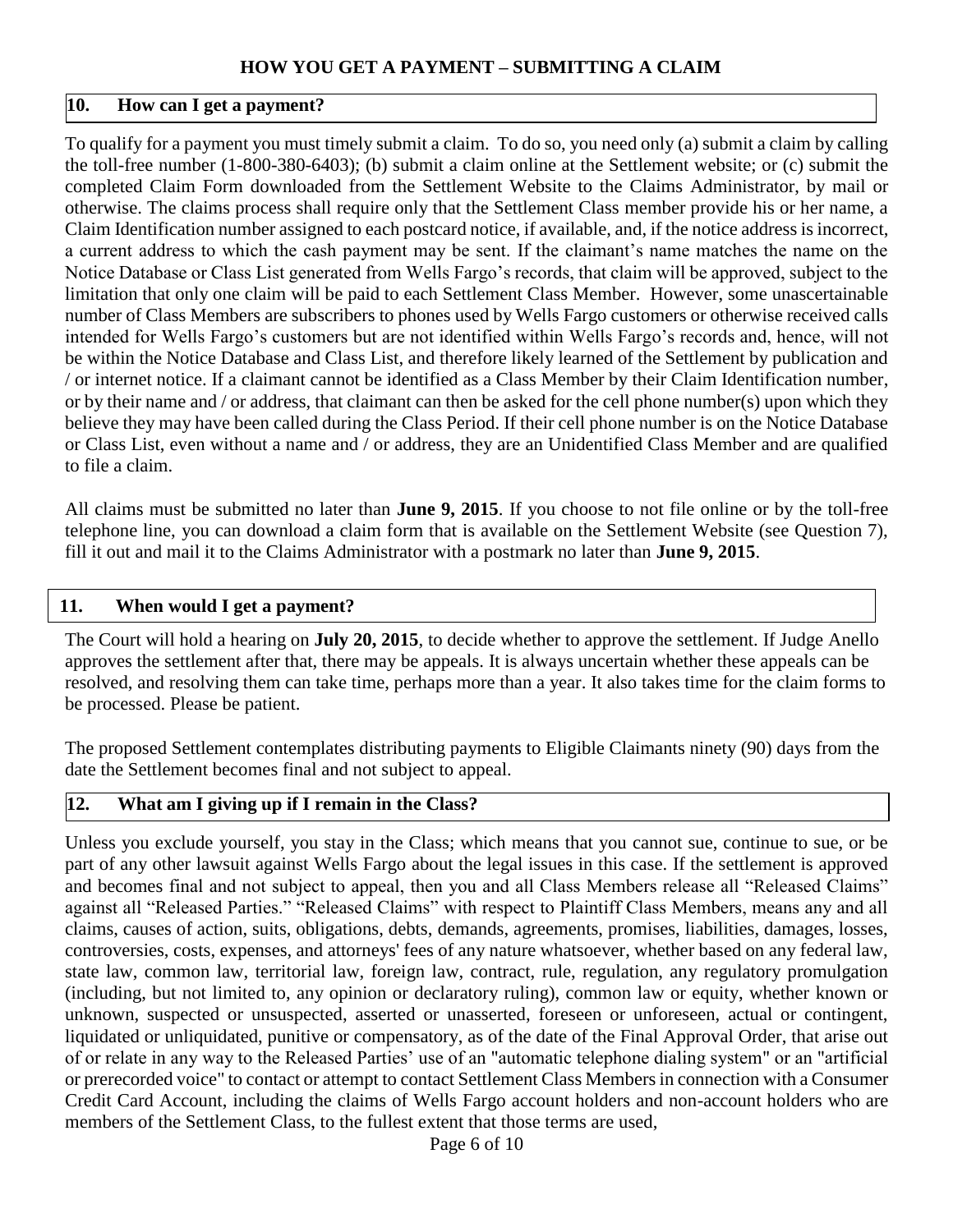defined or interpreted by the Telephone Consumer Protection Act, 47 U.S.C. § 227, et seq., relevant regulatory or administrative promulgations and case law, including, but not limited to, claims under or for a violation of the Telephone Consumer Protection Act, 47 U.S.C. § 227, et seq., and any other statutory or common law claim arising from the use of automatic telephone dialing systems and/or an artificial or prerecorded voice to call cellular telephones, or pagers. "Released Parties" means Wells Fargo, and each of its respective past, present and future parents, subsidiaries, affiliated companies and corporations, and each of their respective past, present, and future directors, officers, managers, employees, general partners, limited partners, principals, agents, insurers, reinsurers, shareholders, attorneys, advisors, representatives, predecessors, successors, divisions, joint ventures, assigns, or related entities, and each of their respective executors, successors, assigns, and legal representatives.

# **EXCLUDING YOURSELF FROM THE SETTLEMENT**

If you don't want to receive a payment from this settlement, and you want to keep any right you may have to sue or continue to sue Wells Fargo or other Released Parties on your own about the Released Claims, then you must take steps to remove yourself from the Class. This is called excluding yourself — and is sometimes referred to as "opting out" of the Class. Wells Fargo may terminate the settlement if a certain number of people exclude themselves from the Class.

## **13. How do I exclude myself from the settlement?**

To exclude yourself from the settlement, you must send a signed letter by mail stating that you "want to opt out of the Wells Fargo Litigation." Please be sure to include your name, address, telephone number, and your signature. You must mail your exclusion request postmarked no later than **June 19, 2015** to:

> *Wells Fargo Litigation* ILYM GROUP Settlement Administrator P.O. Box 57086, Irvine, CA 92619

You cannot exclude yourself by phone, fax or email.

## **14. What is the effect if I exclude myself from this settlement?**

If you ask to be excluded, you will not get any payment from this settlement. Also you cannot object to the settlement. You will not be legally bound by anything that happens in the Action. You may be able to sue (or continue to sue) Wells Fargo in the future about the legal issues in this case.

## **15. If I don't exclude myself, can I sue Wells Fargo for the same thing later?**

No. Unless you exclude yourself, you give up your right to sue Wells Fargo and the other Released Parties for the claims that this settlement resolves. You must exclude yourself from *this* Class to pursue your own lawsuit. Remember, your exclusion request must be postmarked on or before **June 19, 2015**.

## **16. If I exclude myself, can I get a payment?**

No. If you exclude yourself, do not send in a claim form to ask for any payment from this settlement. You may exercise any right you may have to sue, continue to sue, or be part of a different lawsuit against Wells Fargo and/or the other Released Parties.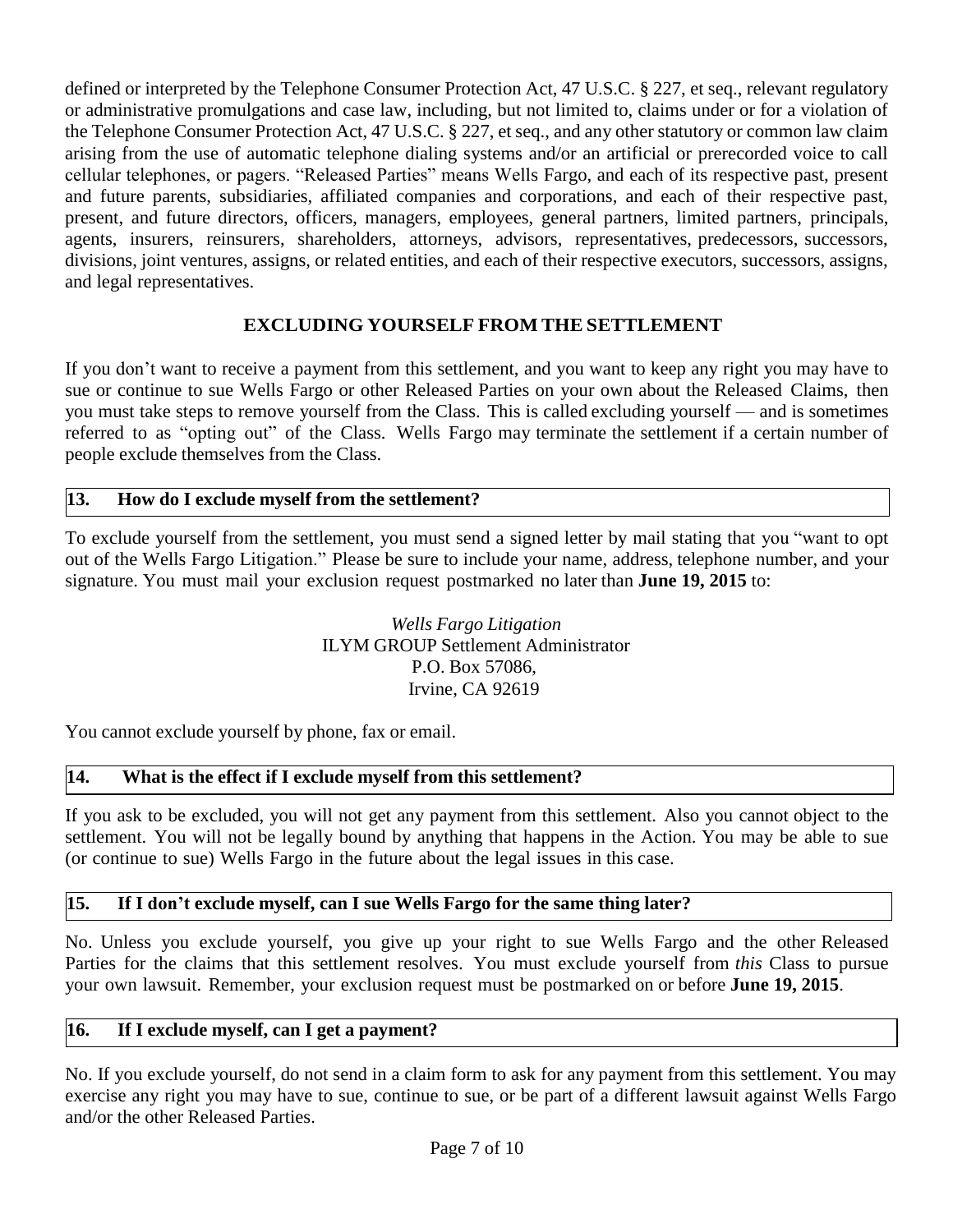#### **THE LAWYERS REPRESENTING YOU**

#### **17. Do I have a lawyer in the case?**

The Court appointed the law firms of Kazerouni Law Group, APC; the Law Offices of Douglas J. Campion, APC, and Hyde & Swigart to represent the Class. These lawyers are called Class Counsel. You will not be personally charged for these lawyers, they will be paid from the Settlement Fund. The Court will determine the amount of Class Counsel's fees and expenses, to be paid from the settlement proceeds. If you want to be represented by your own lawyer, you may hire one at your own expense.

#### **18. How will the lawyers and the costs of the lawsuit be paid?**

Class Counsel will request from the Court an award of attorneys' fees and expenses and for service awards for the Representative Plaintiff. The total amount sought for attorneys' fees, will not exceed \$3,464,775.95, 25% of the Settlement Fund. The amount of costs incurred by the attorneys will not exceed \$15,000. (Those costs do not include the costs incurred by the Claims Administrator in providing notice and claims administration services, estimated to be \$2,987,795.18, for which compensation from the Settlement Fund will also be sought.) The amount sought as a service award for the Representative Plaintiff will not exceed \$5,000. Class Counsel will be paid their costs and fees from the Settlement Fund and will seek to have the Incentive Award paid from that Settlement Fund. You have the right to object to the requested fees and expenses and awards. Class Counsel will file their papers in support of final approval of the settlement and their application for attorneys' fees and reimbursement of expenses and for service awards to the Representative Plaintiff no later than 30 days prior to the deadline for objecting to the Settlement. These papers will also be posted on the settlement websit[ewww.FranklinWellsfargoTCPA.com.](http://www.franklinwellsfargotcpa.com/)

## **OBJECTING TO THE SETTLEMENT**

You can tell the Court that you don't agree with the settlement or some part of it.

## **19. How do I tell the Court if I don't like the settlement?**

If you are a Class Member, you can object to the settlement if you don't like any part of it. You can give reasons why you think the Court should not approve it. The Court will consider your views. To object, you must file your objection with the Court and provide a copy to Class Counsel and to defense counsel at the addresses set forth below saying you object to the proposed settlement in *Lillian Franklin, individually and on behalf of all others similarly situated vs. Wells Fargo Bank N.A.*, Case No. 14 CV 2349 MMA BGS. Be sure to include your name, address, telephone number, that you are a Class Member, and your signature, and state the reasons why you object to the settlement. Your objection and any supporting papers must be filed with the Court, and the copies mailed to the following addressees, postmarked no later than **June 19, 2015**:

#### **Class Counsel:**

| Abbas Kazerounian, Esq.      | Douglas J. Campion, Esq.              | Joshua Swigart, Esq.                 |
|------------------------------|---------------------------------------|--------------------------------------|
| Kazerouni Law Group, APC     | Law Offices of Douglas J. Campion APC | <b>HYDE &amp; SWIGART</b>            |
| 245 Fischer Avenue, Unit D-1 | 17150 Via Del Campo, Suite 100        | 2221 Camino Del Rio South, Suite 101 |
| Costa Mesa, CA 92626-4539    | San Diego, CA 92127                   | San Diego, CA 92108                  |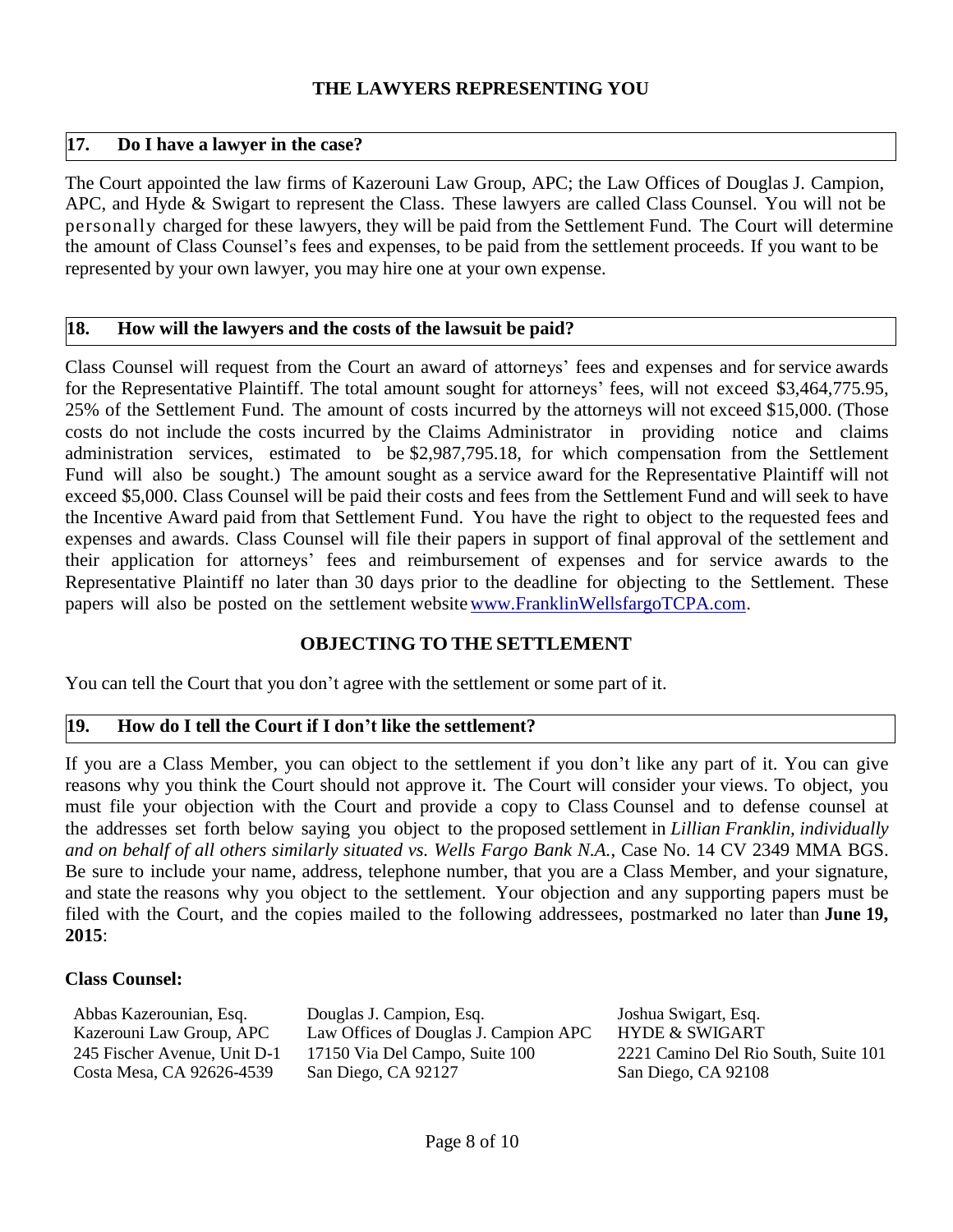**Defense Counsel:**  Eric J. Troutman, Esq. SEVERSON & WERSON, APC 19100 Von Karman Ave., Suite 700 Irvine, CA 92612

#### **20. What's the difference between objecting and excluding?**

Objecting is simply telling the Court that you don't like something about the settlement. You can object only if you stay in the Class. Excluding yourself is telling the Court that you don't want to be part of the Class. If you exclude yourself, you have no basis to object, because the case no longer affects you.

#### **THE COURT'S FAIRNESS HEARING**

The Court will hold a hearing to decide whether to approve the settlement. You may attend and you may ask to speak, but you don't have to.

#### **21. When and where will the Court decide whether to approve the settlement?**

The Court will hold a Fairness Hearing at **2:30 p.m.** on **July 20, 2015**, at the U.S. Courthouse, 221 West Broadway, Courtroom 3A, San Diego, CA 92101. At this hearing, the Court will consider whether the settlement is fair, reasonable, and adequate. If there are objections, the Court will consider them. Judge Anello will listen to people who have asked to speak at the hearing. The Court may also consider how much to pay Class Counsel. After the hearing, the Court will decide whether to approve the settlement. We do not know how long these decisions will take.

#### **22. Do I have to come to the hearing?**

No. Class Counsel will answer any questions Judge Anello may have. You are welcome to come at your own expense. If you send an objection, you do not have to come to Court and talk about it. As long as your written objection is received on time, the Court will consider it. You may also pay your own lawyer to attend, but it's not necessary. Finally, you may seek to intervene in the Action, but you do not need to do so.

# **23. May I speak at the hearing?**

You may ask the Court for permission to speak at the Fairness Hearing by filing a Notice of Appearance with the Court no later than 20 days prior to the hearing, **July 1, 2015**, and serving a copy on all counsel for all Parties. Be sure to include your name, address, telephone number, that you are a Class Member, and your signature. You cannot speak at the hearing if you exclude yourself.

## **IF YOU DO NOTHING**

#### **24. What happens if I do nothing at all?**

If you do nothing, you will not receive a payment. If you do not exclude yourself from the Class, you will not be able to start a lawsuit, continue with a lawsuit, or be part of any other lawsuit against Wells Fargo or the Released Parties about the legal issues in this case, ever again.